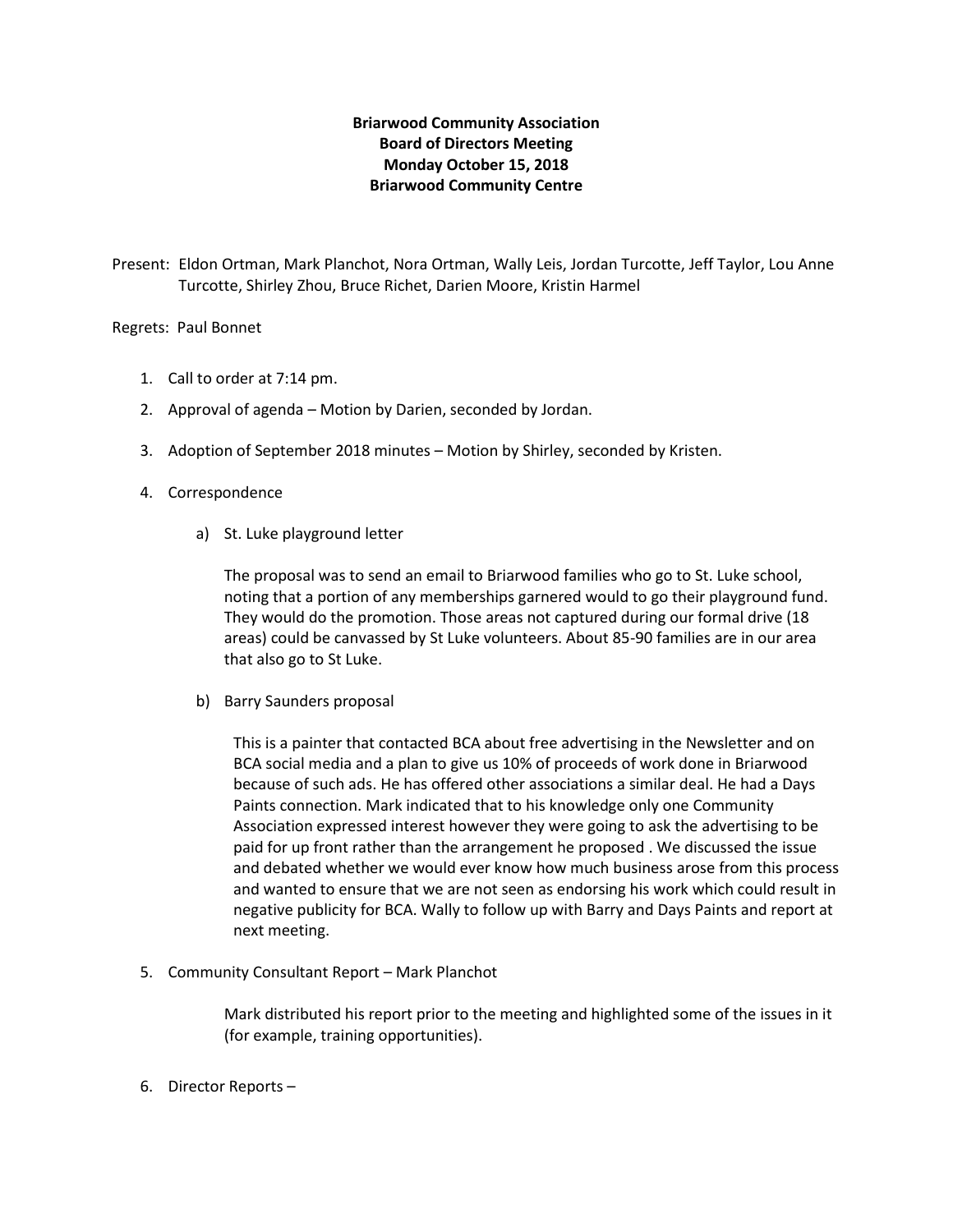- a) Eldon report submitted prior to the meeting
- b) Bruce he mentioned contact with the Fire Department re options for a rink-flooding hose.

He made a motion to "purchase rink installation tools not to exceed a maximum of \$250. Seconded by Wally.

- c) Wally nothing new to report.
- d) Jeff nothing new to report.
- e) Jordan –nothing to add.
- f) Nora nothing new to add beyond the financials and BBQ updated provided in her report.
- g) Lou Anne -- nothing new to report.
- h) Shirley mentioned she has some photos from the BBQ and wondered how to proceed in using them for some promo? Jordan will take them and figure out how to use some for the Newsletter and on the website.

## 7. Old Business

- a) Results of the CofS Traffic Study Mark reported that we will be part of an upcoming general traffic review (11 neighborhoods) tentatively slated for 2019. He mentioned 3 stages for the process. Regarding our issue with Beechmont and Briarwood, he stated that the standards will be changing in the near future, so not much will be done until then (slated for Jan-March 2019). He talked about the results of several observation times (Oct 31, Nov 1 2017) and pedestrian counts. It was low but did meet the standard for potential changes to be made.
- b) BBQ summary Nora provides us with some numbers for the event.
- c) Outdoor rink We are looking for a hose of about 300 feet. We gave connection info to Nickel Plumbing/Heating. We need to know what they will do by the end of October. Bruce and Eldon will watch Lakeview's installation to see what we can learn from them. Bruce alerted us to uneven terrain around the ball diamond surface, which could be a problem as the NiceRink boards may not be tall enough in some areas.
- d) Membership canvas Darien created and dispersed all the kits to board members. We decided to allow the St Luke playground initiative to piggyback onto our process – new memberships via that process sees St Luke get \$10, and BCA \$5.
- 8. New Business